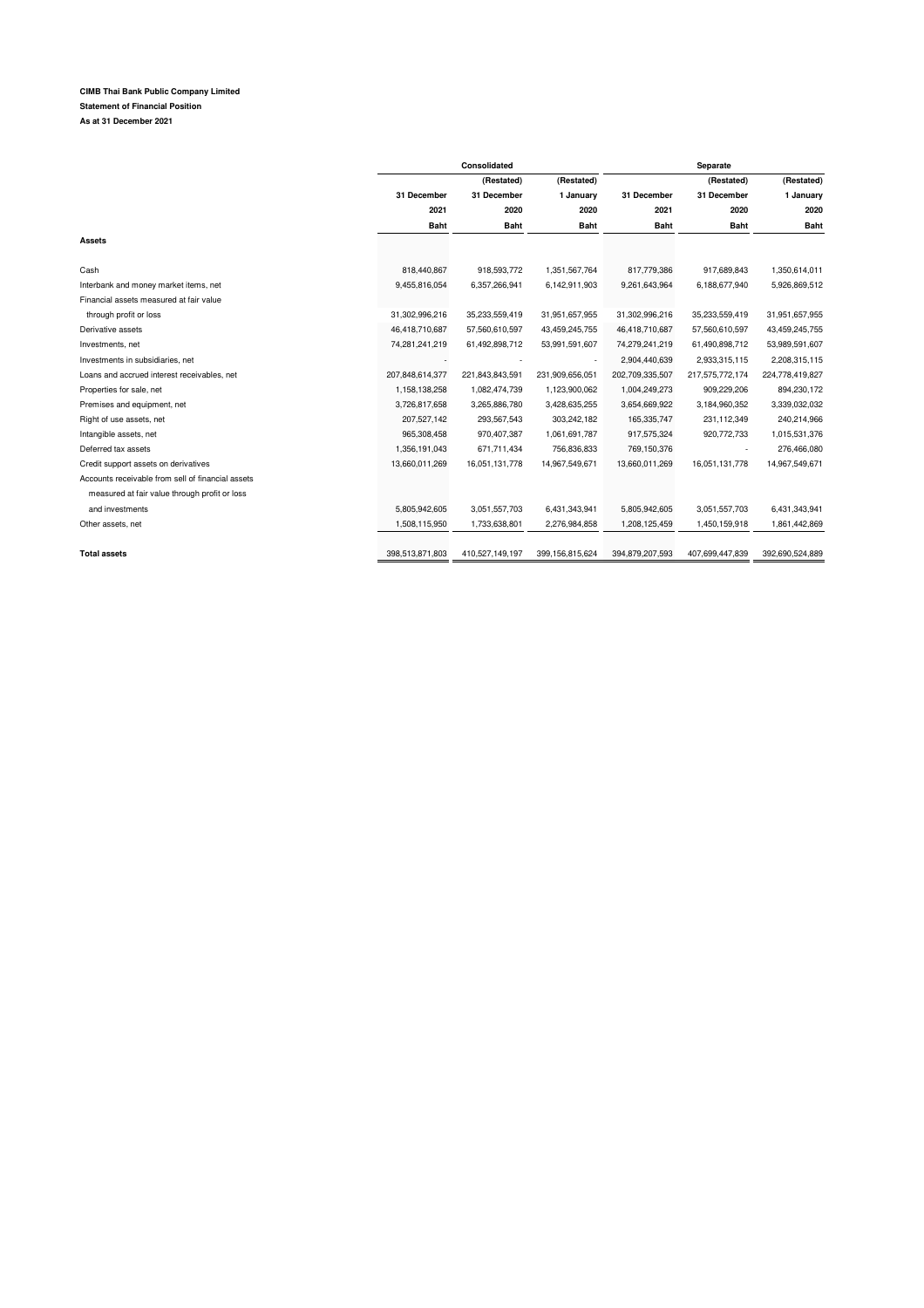## **CIMB Thai Bank Public Company Limited**

**Statement of Financial Position** (Cont'd)

**As at 31 December 2021**

|                                                      | Consolidated       |                 |                 | Separate        |                    |                 |  |
|------------------------------------------------------|--------------------|-----------------|-----------------|-----------------|--------------------|-----------------|--|
|                                                      |                    | (Restated)      | (Restated)      |                 | (Restated)         | (Restated)      |  |
|                                                      | 31 December        | 31 December     | 1 January       | 31 December     | 31 December        | 1 January       |  |
|                                                      | 2021               | 2020            | 2020            | 2021            | 2020               | 2020            |  |
|                                                      | <b>Baht</b>        | <b>Baht</b>     | <b>Baht</b>     | <b>Baht</b>     | <b>Baht</b>        | <b>Baht</b>     |  |
| <b>Liabilities and equity</b>                        |                    |                 |                 |                 |                    |                 |  |
| Liabilities                                          |                    |                 |                 |                 |                    |                 |  |
| Deposits                                             | 182, 167, 494, 511 | 193,955,570,315 | 199,034,749,068 | 182,778,838,078 | 194, 149, 733, 163 | 199,132,082,337 |  |
| Interbank and money market items                     | 55,396,711,208     | 47,094,775,120  | 43,155,864,541  | 55,396,711,208  | 47,094,775,120     | 43,155,864,541  |  |
| Liability payable on demand                          | 432,383,333        | 256,215,690     | 268,816,305     | 432,383,333     | 256,215,690        | 268,816,305     |  |
| Financial liabilities measured at fair value         |                    |                 |                 |                 |                    |                 |  |
| through profit or loss                               | 17,743,842,598     | 28,948,798,788  | 24,422,519,906  | 17,743,842,598  | 28,948,798,788     | 24,422,519,906  |  |
| Derivative liabilities                               | 42,707,621,778     | 57,221,163,685  | 44,659,756,168  | 42,707,621,778  | 57,221,163,685     | 44,659,756,168  |  |
| Debt issued and borrowings                           | 29,466,009,167     | 19,449,377,487  | 25,818,667,017  | 29,466,009,167  | 19,449,377,487     | 23,818,667,017  |  |
| Lease liabilities                                    | 211,554,318        | 296,677,054     | 303,242,182     | 168,573,732     | 233,549,214        | 240,214,966     |  |
| Provisions                                           | 2,640,424,488      | 2,679,569,475   | 2,515,595,573   | 2,490,519,884   | 2,512,525,405      | 2,359,219,094   |  |
| Deferred tax liabilities                             |                    | 37,854,384      |                 |                 | 29,749,582         |                 |  |
| Credit support liabilities on derivatives            | 14,885,571,233     | 12,111,017,104  | 9,158,264,057   | 14,885,571,233  | 12,111,017,104     | 9,158,264,057   |  |
| Accounts payable from purchase of financial          |                    |                 |                 |                 |                    |                 |  |
| assets measured at fair value through profit or loss |                    |                 |                 |                 |                    |                 |  |
| and investments                                      | 5,456,623,472      | 3,805,723,315   | 5,614,819,508   | 5,456,623,472   | 3,805,723,315      | 5,614,819,508   |  |
| Other liabilities                                    | 4,002,771,029      | 3,126,548,220   | 4,102,518,536   | 3,294,044,122   | 2,655,088,383      | 3,001,524,762   |  |
|                                                      |                    |                 |                 |                 |                    |                 |  |
| <b>Total liabilities</b>                             | 355,111,007,135    | 368,983,290,637 | 359,054,812,861 | 354,820,738,605 | 368,467,716,936    | 355,831,748,661 |  |
| Equity                                               |                    |                 |                 |                 |                    |                 |  |
| Share capital                                        |                    |                 |                 |                 |                    |                 |  |
| Registered                                           |                    |                 |                 |                 |                    |                 |  |
| 34,822,261,748 ordinary shares                       |                    |                 |                 |                 |                    |                 |  |
| of Baht 0.50 each                                    | 17,411,130,874     | 17,411,130,874  | 17,411,130,874  | 17,411,130,874  | 17,411,130,874     | 17,411,130,874  |  |
| Issued and paid-up share capital                     |                    |                 |                 |                 |                    |                 |  |
| 34,822,261,748 ordinary shares                       |                    |                 |                 |                 |                    |                 |  |
| of Baht 0.50 each                                    | 17,411,130,874     | 17,411,130,874  | 17,411,130,874  | 17,411,130,874  | 17,411,130,874     | 17,411,130,874  |  |
| Premium on share capital                             | 10,145,965,854     | 10,145,965,854  | 10,145,965,854  | 10,145,965,854  | 10,145,965,854     | 10,145,965,854  |  |
| Other reserves                                       | 1,100,842,521      | 1,541,465,035   | 1,266,454,961   | 1,127,058,864   | 1,593,402,211      | 1,310,987,496   |  |
| Accretion of equity interests in subsidiary          | (42, 753, 751)     | (42, 753, 751)  | (42, 753, 751)  |                 |                    |                 |  |
| Retained earnings                                    |                    |                 |                 |                 |                    |                 |  |
| Appropriated - statutory reserve                     | 574,030,000        | 536,200,000     | 403,980,000     | 574,030,000     | 536,200,000        | 403,980,000     |  |
| Unappropriated                                       | 14,213,649,170     | 11,951,850,548  | 10,917,224,825  | 10,800,283,396  | 9,545,031,964      | 7,586,712,004   |  |
|                                                      |                    |                 |                 |                 |                    |                 |  |
| <b>Total equity</b>                                  | 43,402,864,668     | 41,543,858,560  | 40,102,002,763  | 40.058.468.988  | 39,231,730,903     | 36,858,776,228  |  |
| <b>Total liabilities and equity</b>                  | 398,513,871,803    | 410,527,149,197 | 399,156,815,624 | 394,879,207,593 | 407,699,447,839    | 392,690,524,889 |  |
|                                                      |                    |                 |                 |                 |                    |                 |  |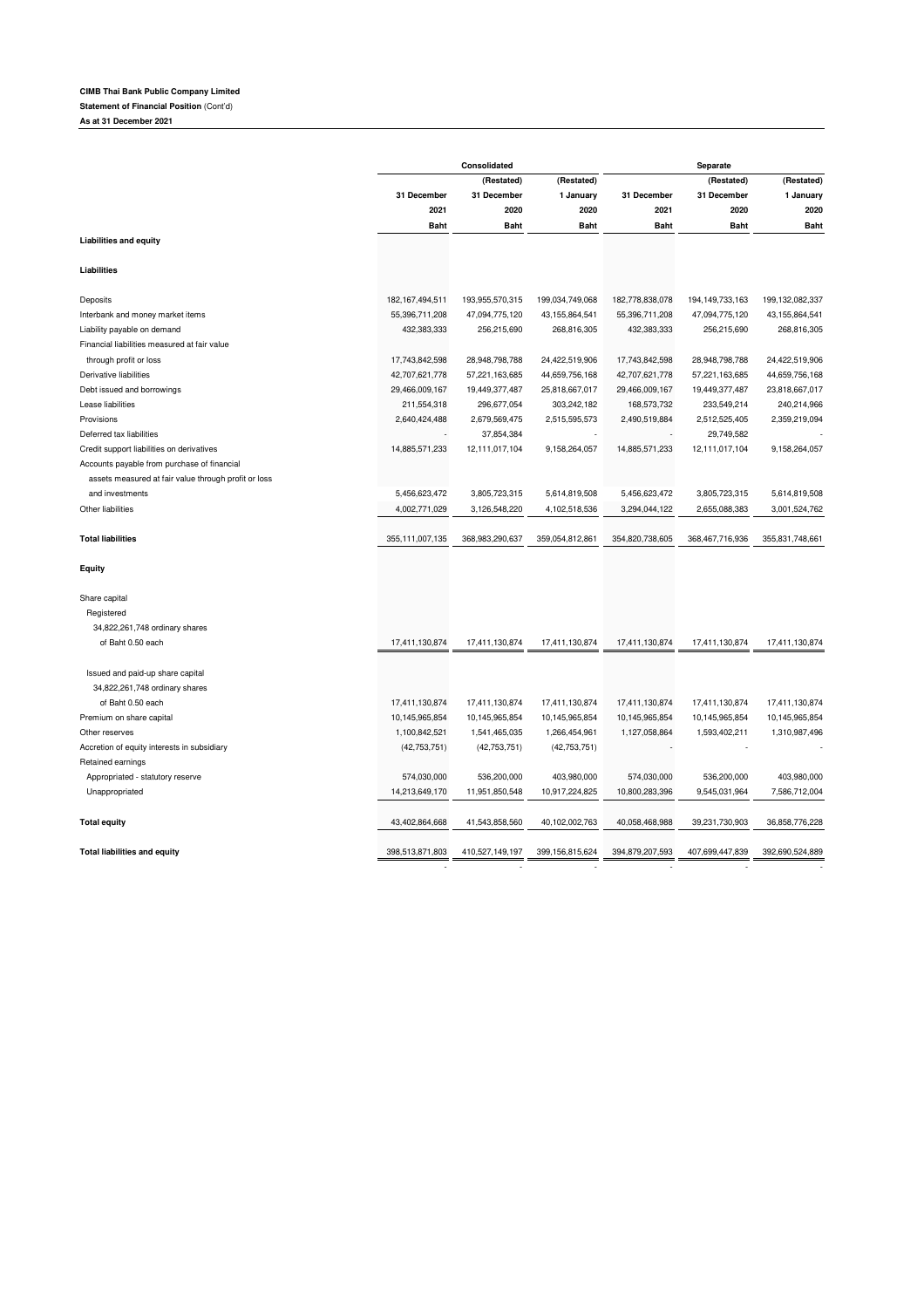|                                       | Consolidated    |                 | Separate        |                 |  |
|---------------------------------------|-----------------|-----------------|-----------------|-----------------|--|
|                                       | 2021            | 2020            |                 | 2020            |  |
|                                       | <b>Baht</b>     | <b>Baht</b>     | <b>Baht</b>     | <b>Baht</b>     |  |
| Interest income                       | 12,645,063,559  | 15,011,724,895  | 9,387,300,163   | 11,201,604,569  |  |
| Interest expenses                     | (2,694,158,690) | (4,072,358,247) | (2,693,116,653) | (4,054,796,751) |  |
|                                       |                 |                 |                 |                 |  |
| Net interest income                   | 9,950,904,869   | 10,939,366,648  | 6,694,183,510   | 7,146,807,818   |  |
| Fees and service income               | 2,023,350,881   | 1,629,614,706   | 1,322,580,543   | 1,152,370,880   |  |
| Fees and service expenses             | (430, 029, 636) | (373, 875, 155) | (401, 185, 743) | (359, 666, 589) |  |
| Net fees and service income           | 1,593,321,245   | 1,255,739,551   | 921,394,800     | 792,704,291     |  |
| Gains on financial instruments        |                 |                 |                 |                 |  |
| measured at fair value through        |                 |                 |                 |                 |  |
| profit or loss                        | 1,150,650,828   | 940,068,305     | 1,150,650,828   | 940,068,305     |  |
| Gains on investments                  | 322,398,612     | 306,009,145     | 322,398,612     | 306,009,145     |  |
| Gains on sale of non-performing loans |                 | 113,136,112     |                 | 45,184,134      |  |
| Other operating income                | 1,330,075,199   | 1,372,733,807   | 890,708,086     | 1,650,540,439   |  |
| <b>Total operating income</b>         | 14,347,350,753  | 14,927,053,568  | 9,979,335,836   | 10,881,314,132  |  |
| Other operating expenses              |                 |                 |                 |                 |  |
| Employee expenses                     | 4,294,927,207   | 4,258,267,208   | 3,617,756,188   | 3,555,060,193   |  |
| Directors' remuneration               | 16,683,200      | 11,740,100      | 16,395,200      | 11,451,500      |  |
| Premises and equipment expenses       | 927,116,425     | 834,725,076     | 731,198,035     | 649,001,726     |  |
| Taxes and duties                      | 288,040,736     | 410,391,115     | 285,287,620     | 396,209,137     |  |
| Others                                | 2,649,154,158   | 3,384,090,654   | 1,337,595,498   | 1,891,063,068   |  |
| <b>Total other operating expenses</b> | 8,175,921,726   | 8,899,214,153   | 5,988,232,541   | 6,502,785,624   |  |
| <b>Expected credit losses</b>         | 3,319,339,362   | 4,468,266,285   | 2,398,832,776   | 1,852,458,534   |  |
|                                       |                 |                 |                 |                 |  |
| Profit before income tax expenses     | 2,852,089,665   | 1,559,573,130   | 1,592,270,519   | 2,526,069,974   |  |
| Income tax expenses                   | (411, 534, 591) | (268, 991, 026) | (158, 262, 635) | (311, 794, 035) |  |
| Net profit for the years              | 2,440,555,074   | 1,290,582,104   | 1,434,007,884   | 2,214,275,939   |  |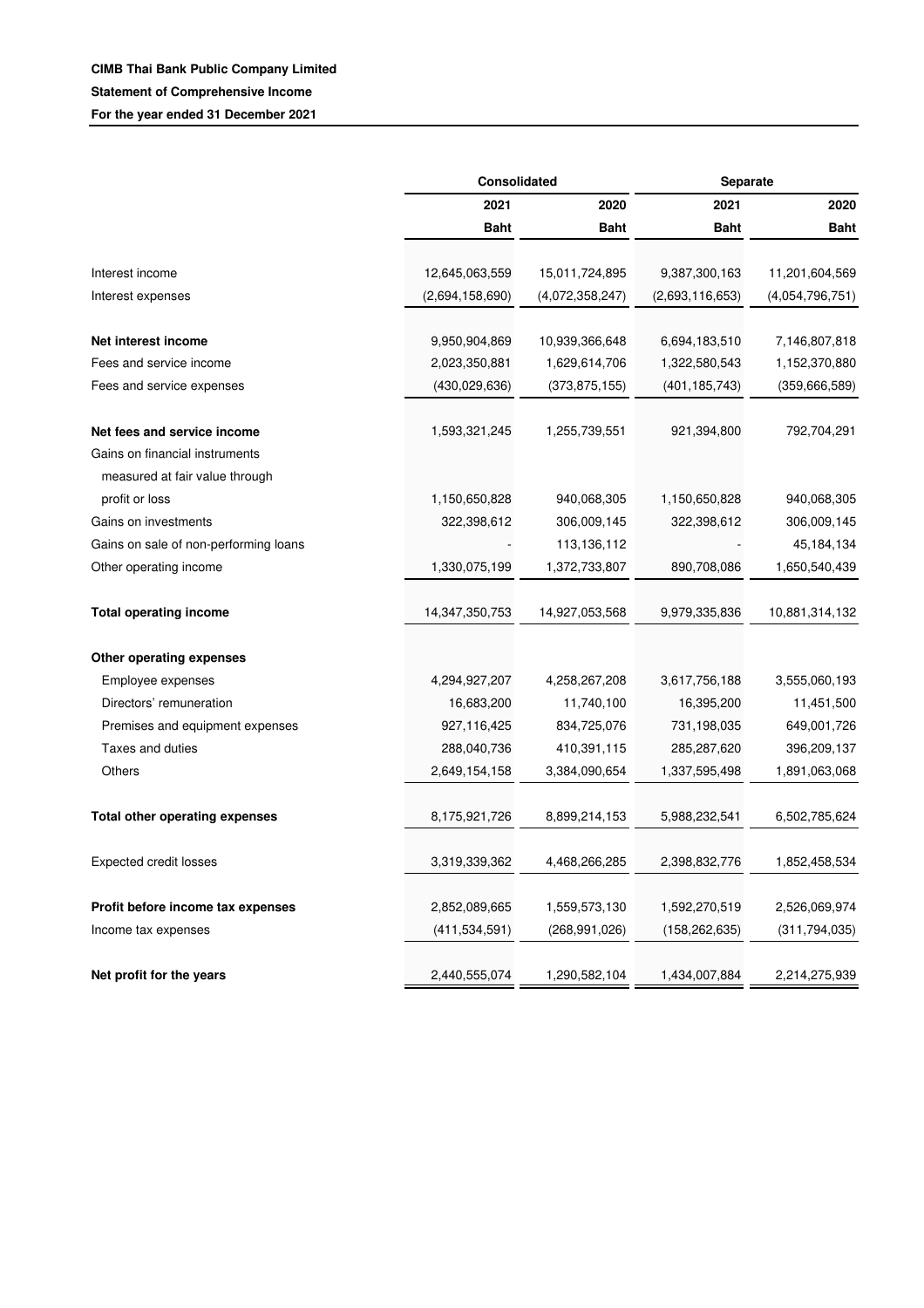|                                                    | Consolidated    |                 | Separate        |                 |  |
|----------------------------------------------------|-----------------|-----------------|-----------------|-----------------|--|
|                                                    | 2021            | 2020            | 2021            | 2020            |  |
|                                                    | <b>Baht</b>     | <b>Baht</b>     | <b>Baht</b>     | <b>Baht</b>     |  |
|                                                    |                 |                 |                 |                 |  |
| Other comprehensive income                         |                 |                 |                 |                 |  |
| Items that will be reclassified                    |                 |                 |                 |                 |  |
| subsequently to profit or loss                     |                 |                 |                 |                 |  |
| (Losses) gains on investments in debt instruments  |                 |                 |                 |                 |  |
| measured at fair value through other               |                 |                 |                 |                 |  |
| comprehensive income                               | (839,780,330)   | 237,077,203     | (839,780,330)   | 237,077,203     |  |
| (Losses) gains on fair value of hedging            |                 |                 |                 |                 |  |
| instruments for cash flow hedges                   | (166, 467, 983) | 270,828,601     | (166, 467, 983) | 270,828,601     |  |
| Losses arising from translating                    |                 |                 |                 |                 |  |
| the financial statement of a foreign operation     | (7,673,400)     | (5,674,282)     | (7,673,400)     | (5,674,282)     |  |
| Income tax relating to items that will be          |                 |                 |                 |                 |  |
| reclassified subsequently to profit or loss        | 203,022,741     | (101, 638, 137) | 203,022,741     | (101, 638, 137) |  |
|                                                    |                 |                 |                 |                 |  |
| Total items that will be reclassified              |                 |                 |                 |                 |  |
| subsequently to profit or loss                     | (810, 898, 972) | 400,593,385     | (810, 898, 972) | 400,593,385     |  |
|                                                    |                 |                 |                 |                 |  |
| Items that will not be reclassified                |                 |                 |                 |                 |  |
| subsequently to profit or loss                     |                 |                 |                 |                 |  |
| Changes in capital surplus from                    |                 |                 |                 |                 |  |
| revaluation of assets                              | 653,177,627     |                 | 653,177,627     |                 |  |
| Gains (losses) on investment in equity instruments |                 |                 |                 |                 |  |
| designated at fair value through other             |                 |                 |                 |                 |  |
| comprehensive income                               | 29,545,581      | (4,745,397)     | 29,545,581      | (4,745,397)     |  |
| Losses on financial liabilities designated at      |                 |                 |                 |                 |  |
| fair value relating to own credit risk             | (356, 174, 788) | (109, 829, 298) | (356, 174, 788) | (109, 829, 298) |  |
| Remeasurements of post-employment                  |                 |                 |                 |                 |  |
| benefit obligations                                | 215,889,637     | 39,131,711      | 183,738,595     | 48,387,513      |  |
| Income tax relating to items that will not be      |                 |                 |                 |                 |  |
| reclassified subsequently to profit or loss        | (138, 976, 742) | 235,002         | (132, 546, 533) | (1,616,159)     |  |
|                                                    |                 |                 |                 |                 |  |
| Total items that will not be reclassified          |                 |                 |                 |                 |  |
| subsequently to profit or loss                     | 403,461,315     | (75, 207, 982)  | 377,740,482     | (67, 803, 341)  |  |
|                                                    |                 |                 |                 |                 |  |
| Total other comprehensive (expenses) income        | (407, 437, 657) | 325,385,403     | (433, 158, 490) | 332,790,044     |  |
|                                                    |                 |                 |                 |                 |  |
| Total comprehensive income                         |                 |                 |                 |                 |  |
| for the years                                      | 2,033,117,417   | 1,615,967,507   | 1,000,849,394   | 2,547,065,983   |  |